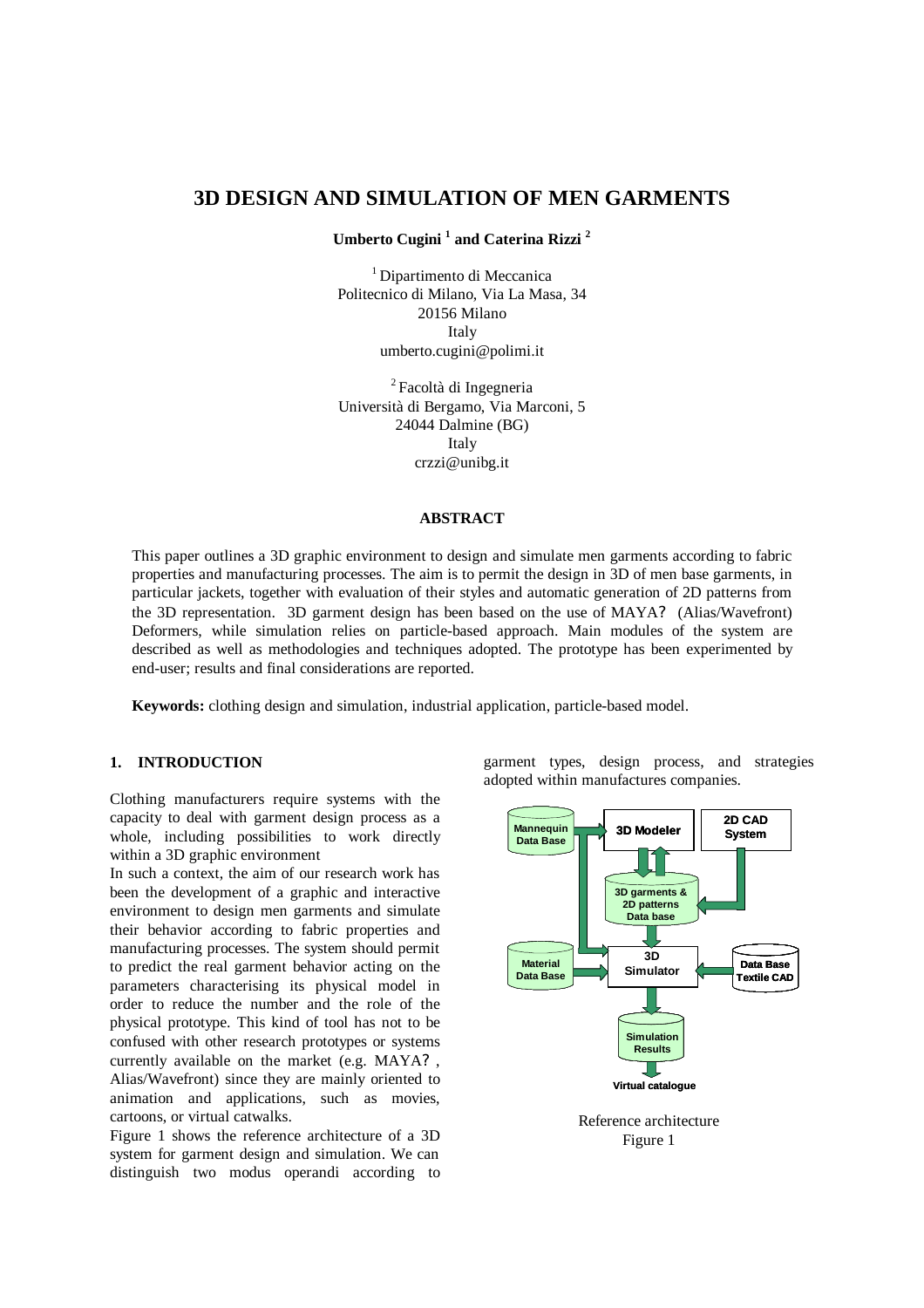First one involves drawing 2D patterns by using 2D CAD systems. Modules have to be developed to generate, starting from 2D patterns, data necessary to define the 3D physical model of the garment and execute the simulation.

The latter, more innovative, consists of the design of 3D garments around a digital mannequin. This technique is more natural and creative because it allows direct transference of the garment concept. The modelist uses 3D graphic tools, the 3D Modeler and the 3D Simulator, to both design and simulate the garment. 2D patterns are automatically generated as well as data for assembling and positioning 2D patterns around the mannequin to define the physical model.

We followed the second approach, even if different solutions have to be adopted for men and women garments.

# **2. THEORETICAL BACKGROUND AND PREVIOUS WORKS**

In the field of CAD/CAM, computer based systems have been developed to assist the modelist. There are systems that allow the modelist to design 2D patterns, sew them together, and put them on a 3D mannequin, thereby using physical techniques to provide an estimate of their wear-ability. Regarding garment design, industrial packages, such as the PAD system (www.padsystem.com), or research tools (www.cadcam.ust.hk/research/garment.html), [Carignan92], (www.ercim.org), [Provot97a] [Imaoka84] [Okabe92], use this methodology to develop 3D garments and 2D patterns. Only a few research teams, such as [Hinds90] [McCartney99] and the University of Valenciennes [Bonte00], work on 3D garment design by employing geometric techniques to model the 3D garment and generate 2D panels.

Regarding simulation, the critical issue is the physical model to represent and simulate the garment. Several techniques can be found in literature to model and simulate fabric. They can be distinguished in: *geometry-based*, *physically based,* and *hybrid* [Cugini99]. Physically based models, in particular discrete ones, seem to be the best solution. Among the discrete models, the particlebased one, force-based version, is the most known and used within research communities for fabric modeling and simulation [Breen94] [Carignan92] [Eberhardt96] [Hing96] [House98] [Siggraph98] [Volino96] [Volino97]. Particle based model permit to represent, at macroscopic level, fibers braiding.

By this approach, an object is described as a set of particles and forces acting on the particles. The internal forces model the mechanical behavior of material. The simulation is carried out using the Newton law:  $f = ma$ . The resulting mathematical model of a particle system is a system of second order ODE that can be reduced to a first order equivalent system and, therefore, solved step by step with numerical integration.

However, simulating the behavior of a deformable object, like fabric, is not sufficient to consider only internal forces; we must also manage interactions between the object and surrounding environment. We have taken into considerations:

- *External forces,* such as gravity and aerodynamics forces, treated as the internal ones;
- *Constraints* that restrict the movements of an object (conditions that must be respected by the object during its motion);
- *Collisions with obstacles,* for example, when a flexible object hits a rigid object (the mannequin) or penetrates itself (fabric selfcollision).

There are different methods for constraints handling [Platt88] [Witkin90] [Fleisher87]: *Penalty method*, *Lagrangian Constraint*, *Lagrange multipliers*, *Ratecontrolled constraints*, and *Dynamics constraints*. We implemented the Dynamic constraint method, since it permits to apply multiple constraints to the same particle and ensures the respect of all the constraints at each step of the simulation.

Collision management involves two aspects: *collision detection* and *collision response* [Cugini99]. The first is often the bottleneck of deformable objects simulation systems handling highly discretised objects, as happens for our application, and heavily influences computational times (up to 95%). Usually, instead of detecting collisions for each object (described by a set of particles) against all other objects, optimisation techniques have been introduced in order to reduce computational time.

Some techniques for collision detection optimisation are [Volino94] [Provot97b] [Cugini99]: *Voxel subdivision, Octree subdivision, Bounding box hierarchy, Proximity tracking*, and *Curvature – based*. We adopted the third one, a good compromise between simplicity and efficiency. By this technique, objects are grouped hierarchically according to proximity rules, and the detection is carried out by exploring bounding box intersections in the hierarchy. Moreover, since garment fabric could self-collide, objects have been splitted into sub-parts and the bounding box of each part is considered.

A further improvement has been reached *decoupling detection and response.* It comes from a simple idea: the simulation step is so small that it is not necessary to search for new collisions at each step. During the ODE step, it is easy to find the velocity of the speediest particle. In the worst case, this particle is close to collision with a triangle, the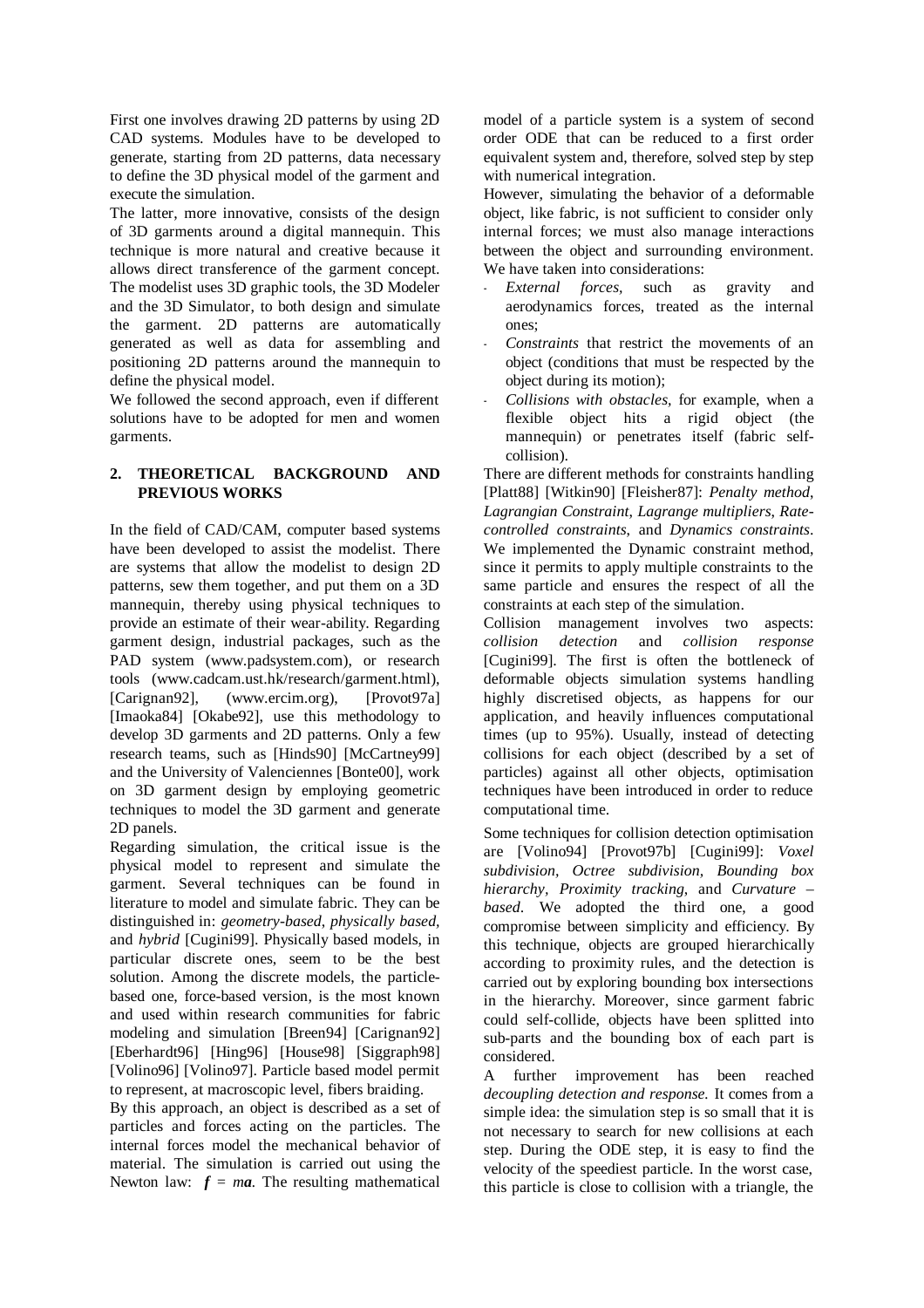distance between the two being only a little larger than the threshold value, *dp*. Computing the time *tc* needed for this particle to cover half of *dp*, we can be sure that no undetected collisions will lead to a penetration in the next *tc* seconds. It is possible to make a more conservative computation of *tc* based on a quarter or less of *dp* or to be more aggressive using bigger fractions.

#### **3. THE DEVELOPED SYSTEM**

Figure 2 shows the main components of the software environment developed:

1. The *3D Modeler* that possesses all the necessary functionality to edit (*Editor Module*) men garment according to traditional designer's working method and to automatically generate (*Export Module)* data for 2D patterns

representation, necessary for garment simulation and manufacturing;

- 2. The *2D CAD system* used to produce, using above mentioned data, the 2D patterns of the 3D designed garment;
- 3. The *3D Simulator* that consists of three main modules: the Module *to generate physical model*  for defining the particle model of 2D panels according to fabric properties, the *Module to assemble patterns* for sewing and assembling 2D patterns over the mannequin (i.e., the initial 3D configuration), and, finally the *Solver* for executing the dynamic simulation;
- 4. The *User Interface* that proposes a unique environment for both the Modeler and the Simulator. It has been designed to be as close as possible to traditional design process and based upon the designer's knowledge.



Figure 2

Component 1, 3 and 4 have been completely implemented by our research group, while component 2 is a 2D commercial CAD system. The 3D Modeler (in particular the Editor Module) and the User Interface has been implemented using the commercial package MAYA? Alias/Wavefront.

### **3.1 3D MODELER**

The design process currently followed within companies has been analyzed in order to extrapolate functionalities of the Modeler. As reference garment, we selected a jacket since it is considered the most representative men cloth. Typically, the designer creates a new style by modifying the shape of a physical prototype, e.g., changing sleeves length or tightening the waist, according to fashion trends and stylist's sketches. To do this the designer uses reference elements: sewing lines, significant and structural elements, such as waist or shoulders.

Therefore, the Modeler had to permit the designer to operate in the same way using a digital prototype instead of a physical one. This required the acquisition of the mannequin and jacket geometry to be used as reference shape from which derive new ones by interactive changes.

ATOS (Advanced TOpometric Sensor) (http://www.gom.com) technology has been used to digitise the mannequin, the jacket and reference lines necessary for both the Editor Module and the Simulator. Acquired point clouds have been elaborated with reverse engineering techniques using the package PARAFORM, Paraform Inc. (www.myb2o.com). Main problem has been to find a good compromise between geometric model accuracy (avoiding loose of details) and memory occupancy; this because the designer would like to evaluate the results of his/her changes in real time. Moreover, for the Simulator, mannequin with shoulder-padding has been digitized. Figure 3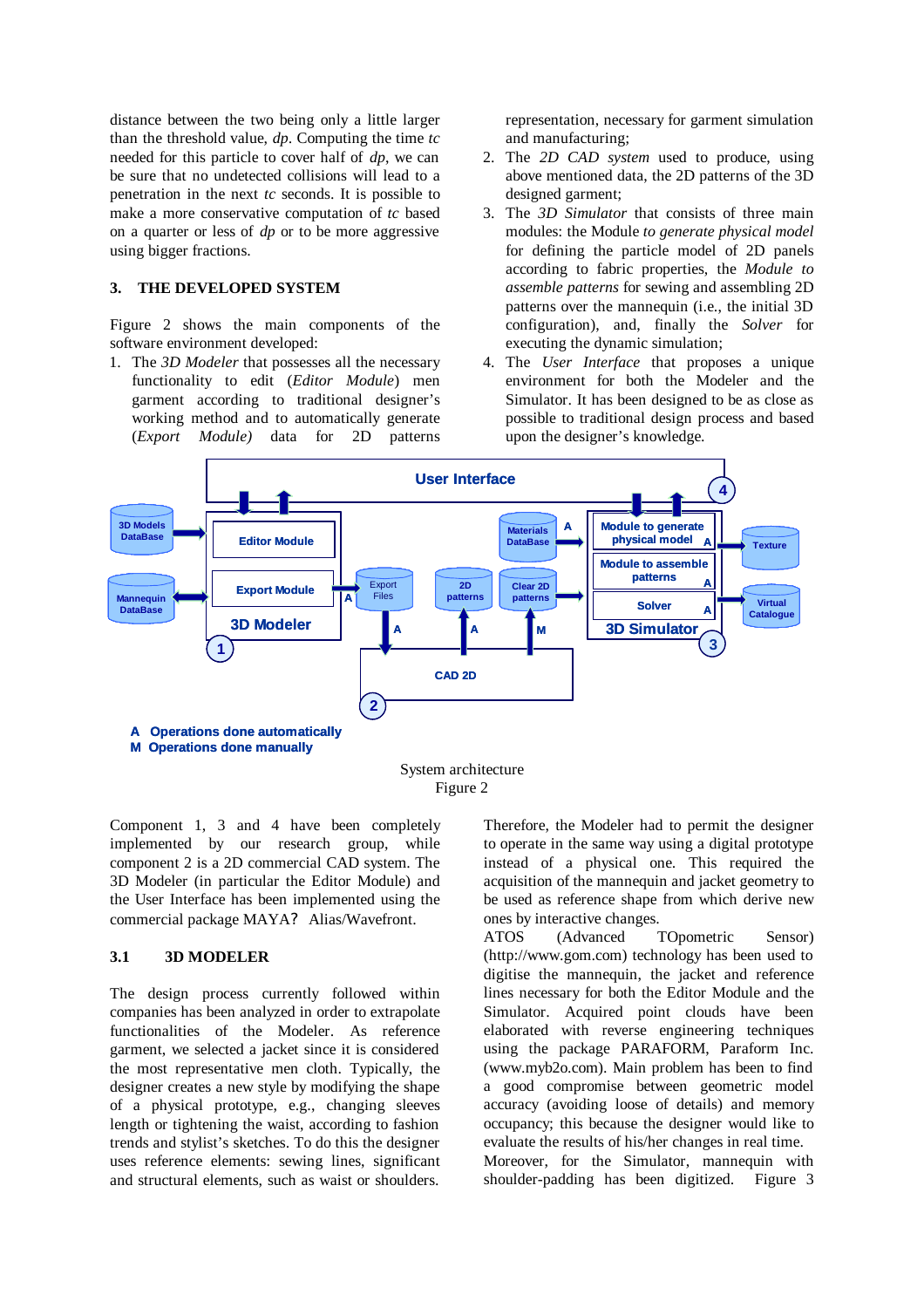shows acquired lines and the geometric model of mannequin with shoulder-paddings.



Reference lines and mannequin for simulation Figure 3

The Editor Module has been implemented using and combining MAYA *Deformers* [Maya00], which enable the user to change the shape of a geometric model. From the analysis of modelist's modus operandi, we have identified and implemented a set of modifiers that permits the designer to perform traditional modifications. Some examples are: shorten/lengthen sleeves, tighten/enlarge shoulders, tighten/enlarge waist, shorten/lengthen jacket. For each type of modifier, we have identified the interaction style and allowable range of values. Figure 4 shows the Editor module, related user

interface and some of implemented modifiers.

| <b>KAEMaRT Group C</b><br>Università di Parma | <b>PIER</b><br>U\$                                                                                                                                                                                                            |
|-----------------------------------------------|-------------------------------------------------------------------------------------------------------------------------------------------------------------------------------------------------------------------------------|
|                                               | File Simulation Help                                                                                                                                                                                                          |
|                                               | Read XRay Export Zoon + T + Rather L T R Condices                                                                                                                                                                             |
|                                               | + MANICHE<br>C ALLUNGARE ACCORDANE (64-42) F7 SIMMETRICO                                                                                                                                                                      |
|                                               |                                                                                                                                                                                                                               |
|                                               | DM-SK(00) 3.6<br>$+1.5 \text{ cm}$                                                                                                                                                                                            |
|                                               | Skillend Billion Press, and Press<br>william.                                                                                                                                                                                 |
|                                               | Division and Company of<br>The states                                                                                                                                                                                         |
|                                               | $+$ SPALLE                                                                                                                                                                                                                    |
|                                               | ALLARGARE IGO DOI STRINGERE IGO O21 R SIMMETRICO                                                                                                                                                                              |
|                                               | DN-SK(00) 0.8<br>$- +1.200$                                                                                                                                                                                                   |
|                                               | <b>SKYLINE BULLET</b><br>$-144$<br>$  -$                                                                                                                                                                                      |
|                                               |                                                                                                                                                                                                                               |
|                                               | Divisor River Press<br>— r<br>$-1 + 1$ cm                                                                                                                                                                                     |
|                                               | ALZARE (GODA) ABBASSARE (GOO7) IT SIMMETRICO                                                                                                                                                                                  |
|                                               | Dictionary and The Company of the Company of the Company of the Company of the Company of the Company of the Company of the Company of the Company of the Company of the Company of the Company of the Company of the Company |
|                                               | SK000 1.4 F<br>$+15$ on                                                                                                                                                                                                       |
|                                               | $+1.5$ cm                                                                                                                                                                                                                     |
|                                               | $0K$ (cm) $0.0$                                                                                                                                                                                                               |
|                                               | » BACING                                                                                                                                                                                                                      |
|                                               | v VITA-                                                                                                                                                                                                                       |
|                                               | ALLARGARE (G3 33) STRINGERE (G3 35)                                                                                                                                                                                           |
|                                               | $000 - 40$<br># +1-3 00                                                                                                                                                                                                       |
|                                               |                                                                                                                                                                                                                               |
|                                               |                                                                                                                                                                                                                               |
|                                               | » FONDO                                                                                                                                                                                                                       |
|                                               | » TORACE                                                                                                                                                                                                                      |
|                                               |                                                                                                                                                                                                                               |
|                                               |                                                                                                                                                                                                                               |
|                                               |                                                                                                                                                                                                                               |



## **3.2 3D SIMULATOR**

As already said the 3D simulator is based upon the particle-based approach. As shown in Figure 2, it possesses all the necessary functionality to:

- Import the mannequin used by the modelist to design the 3D garment;
- Automatically generate the particle model of 2D panels according to material properties;
- Position and assemble 2D patterns over the mannequin using data generated by the 3D Modeler and acquired by digitalisation;
- Execute the simulation.

The prototype proceeds according to the following steps:

- 1. 2D garment patterns are discretised according to the particle-based approach and warp-weft directions;
- 2. Forces among particles and corresponding parameters value are established on the basis of fabric mechanical characteristics;
- 3. 2D patterns are sewed using reference lines and assembled over the mannequin in order to reach an initial configuration;
- 4. Garment's behavior is simulated.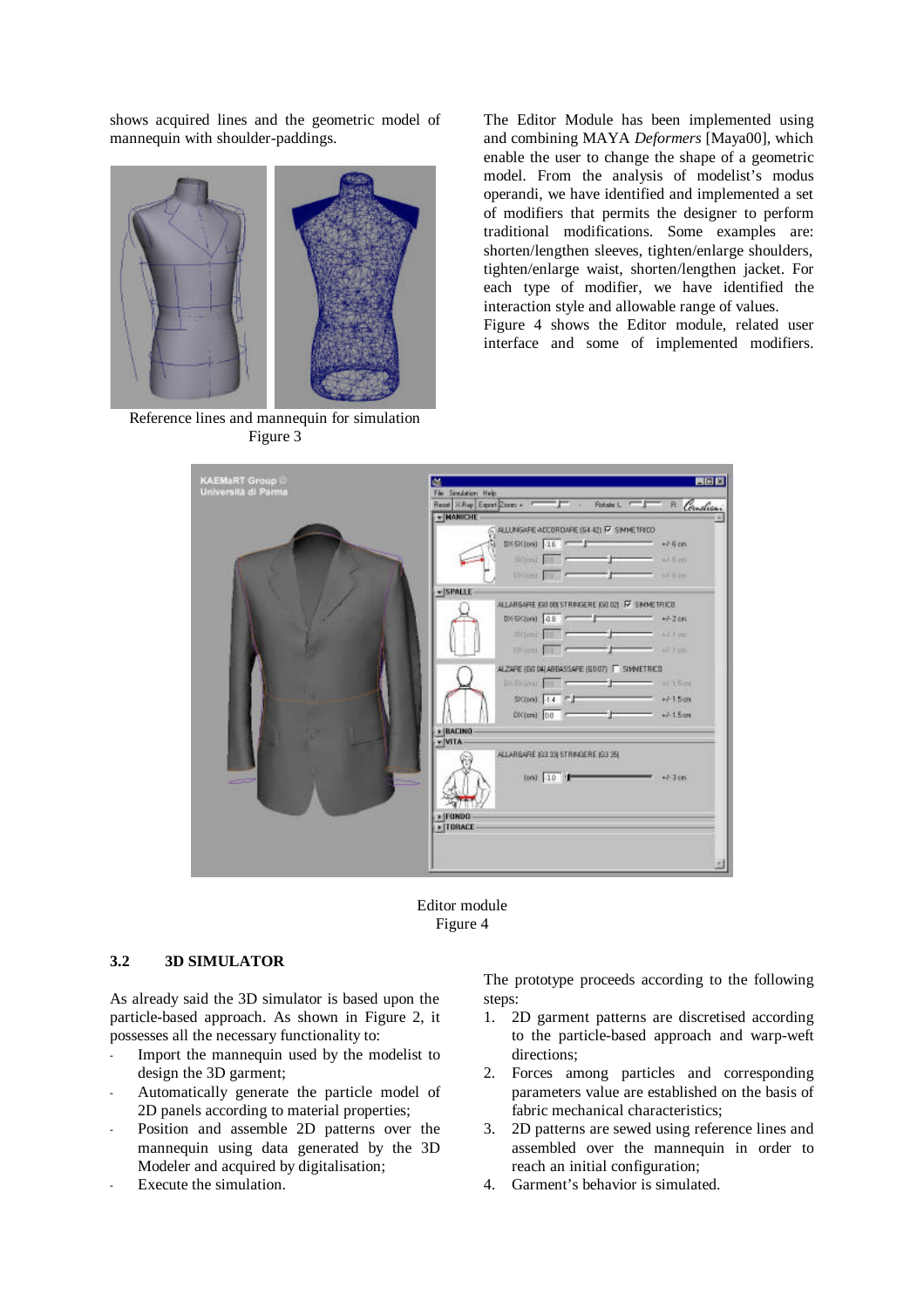In the following, the generation of jacket physical model (1-3) is described.

### **3.3 GENERATION OF THE PHYSICAL MODEL**

Based upon previous experiences gained with women garments [Bonte00], we made following assumptions:

- A simplified model representing the fabric as composed by a single equivalent layer;
- Simulation of multi-layered parts acting only on parameters characterizing their behavior without considering thickness;
- Final configuration depends only on the 2D geometry of patterns and mechanical properties of considered type of fabric (cotton, woven, silk, etc.):
- Use of KES (Kawabata Evaluation System) measurements [Kawabata80] to characterise fabric and multi-layered parts (the front of the jacket) composing the garment;
- Use of geometric data not only for 2D patterns profiles, but also to position buttons, collar and lapel pleats.

First step requires the generation of "*cleared*" 2D patterns; this means we have to eliminate exceeding fabric necessary to manufacture the garment.

Then, it is necessary to make 2D patterns discrete according to the adopted model, define the distribution of forces, and sew the 2D panels.

We discretised each 2D pattern with a *rectangular grid* of *particles* having a grid step of 10 mm. When dealing with fabric-like material, as in this case, the two directions of the grid model the warp and weft directions. Material anisotropy can be simulated by characterising differently the forces along the two directions. Particular attention has been paid to 2D panel edges to allow the subsequent production of seams with other panels. First, a particle is placed at each vertex of the 2D pattern contour; then particles are added along the pattern edges to have roughly the same resolution present in the inner part. The algorithm splits edges recursively based on the grid step. The particle mass is computed through the analysis of fabric density derived from KES measurements.

Because of the experiences carried out in other industrial projects [Bonte00] [Cugini99] [Rizzi00], following forces have been considered: stretching and repelling, bending and trellising (shear) forces. Springs and bending forces have different characterisation in warp and in weft directions. For mechanical characterization, we used Kawabata measurements related to *weight, elongation*, *bending* and *shear* since they can be easily correlated with parameters describing forces.

Finally, using data (seaming lines) acquired through digitalization, each panel is correctly sewn and placed around the mannequin.

To sew a pair of panels, the edges identified as seaming lines must have the same number of polygon segments with the same length. The discretisation algorithm developed takes into account this problem and two panels can be sewed welding them along the seaming line. The particles on the border of first panel are deleted and replaced with particles on the border of the second panel. Spatial positions and assembly rules of the 2D patterns have been derived from the 3D digitised model of the jacket. Figure 5 shows some patterns sewed together.

Described operations, from particle model generation to finally assembly around the mannequin, are automatically executed by the system for each new jacket designed by the modelist.



Patterns sewed together Figure 5

#### **4. SYSTEM EXPERIMENTATION**

Validation and assessment procedures have been defined and both modules have been assessed by the end-users.

For the experimentation of the 3D Modeler, we have selected three types of jacket, considered the most meaningful by the end-users. The end-users evaluated positively the module, mainly for what concerns the user interface since it required a short training and low level of competence in using geometric tools.

Some possible enhancements concern introduction of new editing tools and the possibility to apply the defined modifiers directly to the simulated garment. As far as the simulation is concerned, the procedure is performed automatically and level of user interaction is very low. During a first set of test, some drawbacks have been highlighted mainly due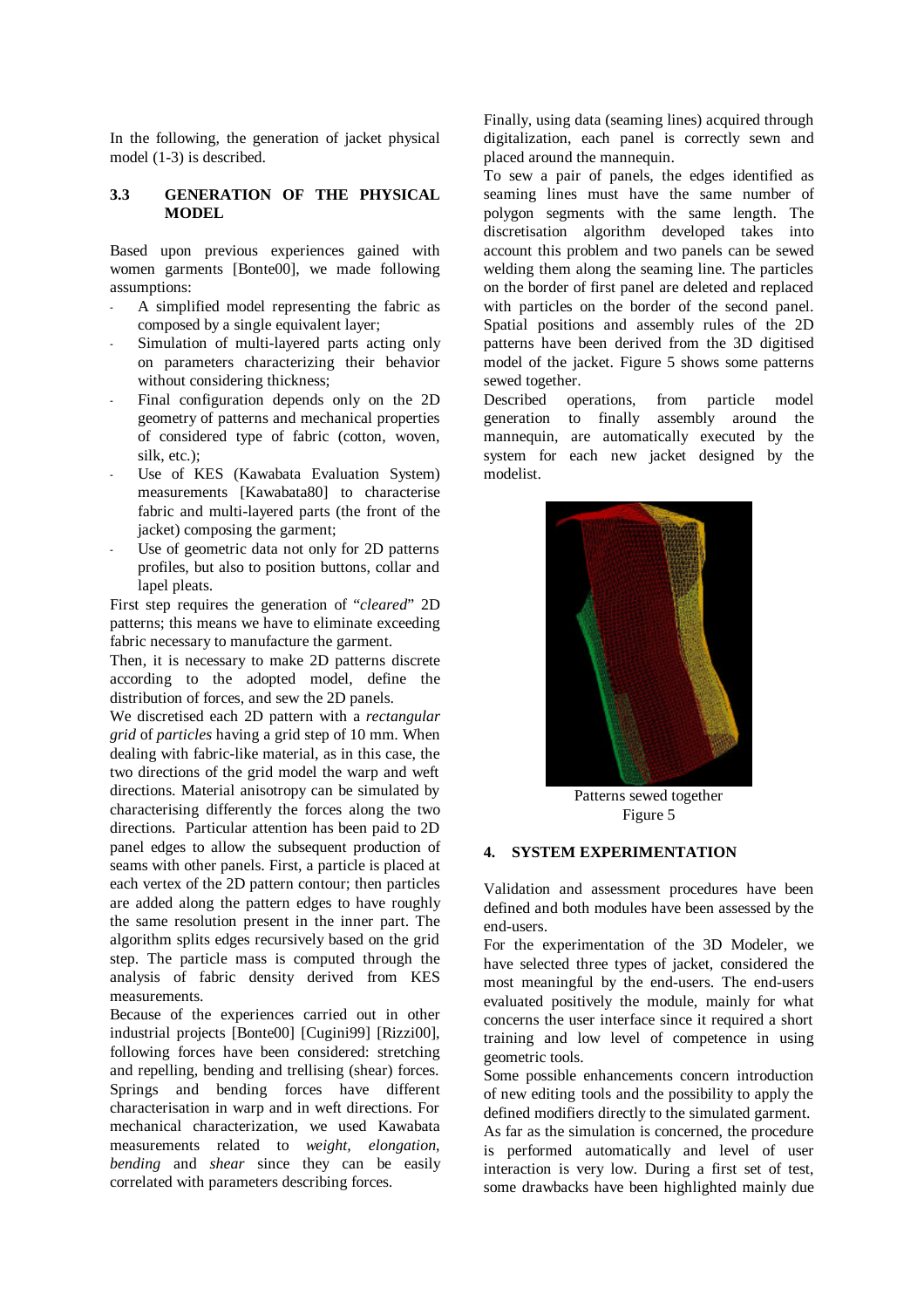to initial assumptions done for the garment physical model (see §3.3). The results of the simulation were not coherent with the real garment behavior; this was not related to the approach adopted or to simulator performances, but to the simplified characterization we adopted for some structural parts of the jacket whose behavior depends also on manufacturing processes. In fact, we didn't consider the influence of manufacturing processes, such as ironing, dressing, and special sewings, we initially considered marginal.

Figure 6 shows some results obtained during first phase of the experimentation. Figure 6b portrays the digitized model of the jacket; Figure 6a the simulation of the jacket without considering lining (see the bottom of the jacket) and with only one shoulder-padding; Figure 6c the simulation of the jacket obtained considering the influence of lining. Analyzing the results and the images, we observed that the simulation was correct from the physical point of view, but since we didn't include in the model of the jacket mentioned topics, e.g., manufacturing processes, the results were not adequate for the modelist.

Therefore, we had to enrich the garment physical model introducing new operators/parameters in order to be able to simulate permanent material deformations (e.g., lapel pleat) obtained with manufacturing processes, such as dressing.



Simulation results: first tests Figure 6

#### **4.1 REFINED PHYSICAL MODEL**

To overcame above mentioned drawbacks, the 2D patterns and the physical model have been subdivided into regions, each one corresponding to a structural part of the jacket, e.g., shoulder, facing, and collar. Each region is characterized by different physical parameters, which integrate mentioned effects. Figure 7 shows the 2D pattern corresponding to the right front of the jacket and related regions: (A) shoulder, (B) pleating line of the lapel, (C) facing, and (D) bottom of the jacket.



Right front 2D pattern and related regions Figure 7

A stand-alone simulator, named *Textile Lab*, has been implemented to allow the modelist to interactively modify mechanical parameters associated to each region, and execute garment simulation.

In collaboration with the end-users, a new set of simulation tests has been performed. For each region, we proceeded varying associated parameters by means of multiplicative factors, and using KES measurements as basic values. Thus permitted us to characterize each single region and reach simulation results judged good enough by the modelist.

Main goal of this experimentation phase has been to verify the feasibility of our approach (jacket subdivision into regions). We systematically analyzed the regions, starting from those with more problems:

- Collar and lapel to better characterise pleats;
- *Arm-hole*, to make uniform
- both front and back behavior:
- *sleeve*;
- *Bottom of the jacket, taking* into account the presence of facing and ironing.

Figure 8 shows some simulation results obtained for *collar* region. In Figure 8a, one can note that the collar is too flat, while in Figure 8b-c the behavior appears more correct and coherent with the real one. In these cases, we changed parameters associated to the region collar, such as pleat bending parameter.

Figure 9 portrays and image of the simulated jacket with fabric texture and a detail of collar and lapel.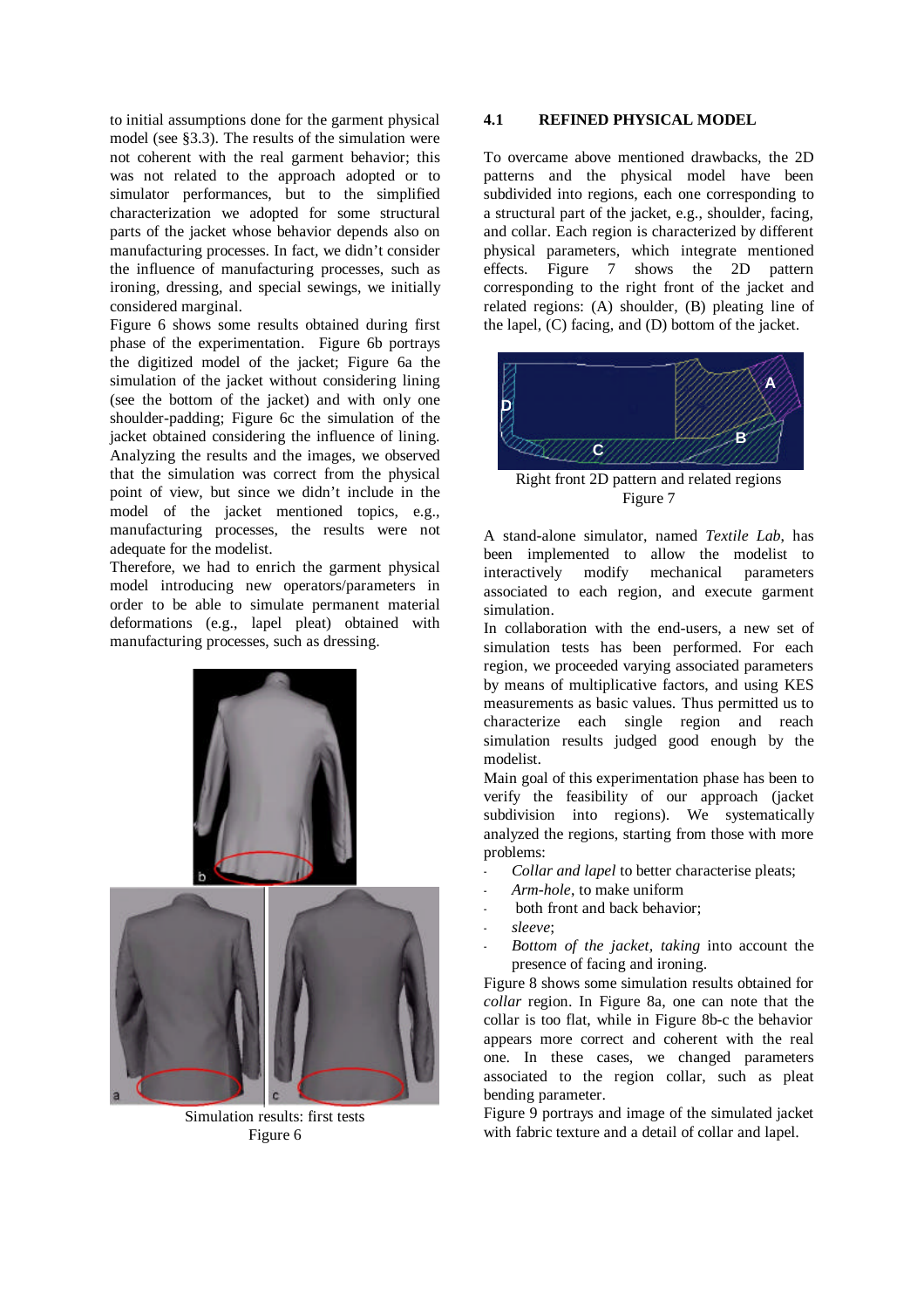

Simulation results – collar region Figure 8





Simulation of the jacket Figure 9

# **5. CONCLUSIONS**

The system has been developed experimentally for the design of men garments. Validation and assessment procedures have been defined and both modules have been assessed by the end-users. The following considerations can be summarised.

As far as the 3D Modeler is concerned, the endusers evaluated the module positively since it does not require any specific knowledge on geometric modeling and does not present any difficulties. Some enhancements have been found out mainly related to the extension of types of editor operators, i.e., shape/volume changes.

Regarding the 3D Simulator, the procedure is performed automatically and level of user interaction is very low, once selected the fabric type. In collaboration with the end-users, we carried out two different series of simulation tests. During the first simulation phase, some limits have been identified mainly due to jacket physical model that was too simplified. Therefore, we defined a refined physical model subdividing the garment into structural regions and considering the effects of manufacturing processes such as ironing and dressing, not considered in the first model. The results are encouraging, although simulation times increase rapidly and further improvements are necessary; on the other hand, a jacket can be considered one of the most complex garments. We envisaged the need to execute further KES measurements on specimens of the jacket structural parts, e.g., fabric+lining, in order to get results that are more precise.

A critical issue is the calculation time. The modelist would like to see the results of the simulation in few minutes in order to be able to compare the effects of different fabric and styles. Simulation time can be dramatically reduced implementing a parallel algorithm. A parallel version of the particle-based simulator is under development for a Beowulf cluster and we are obtaining a good reduction of computational time. At present, only the collision detector has been parallelised, but the results encourage us to perform further efforts to reduce the computation time for an effective computer-based garment design and simulation

The Simulator has been also experimented for woman garments, even if different 3D modelling strategies have been adopted [Bonte00], and for automatic handling of non-rigid products (e.g. wire, and car soft-top) [Rizzi00].

The results are encouraging and they demonstrate that the prototype and the approach are effective for representing and evaluating the behavior of nonrigid materials for a wide range of industrial